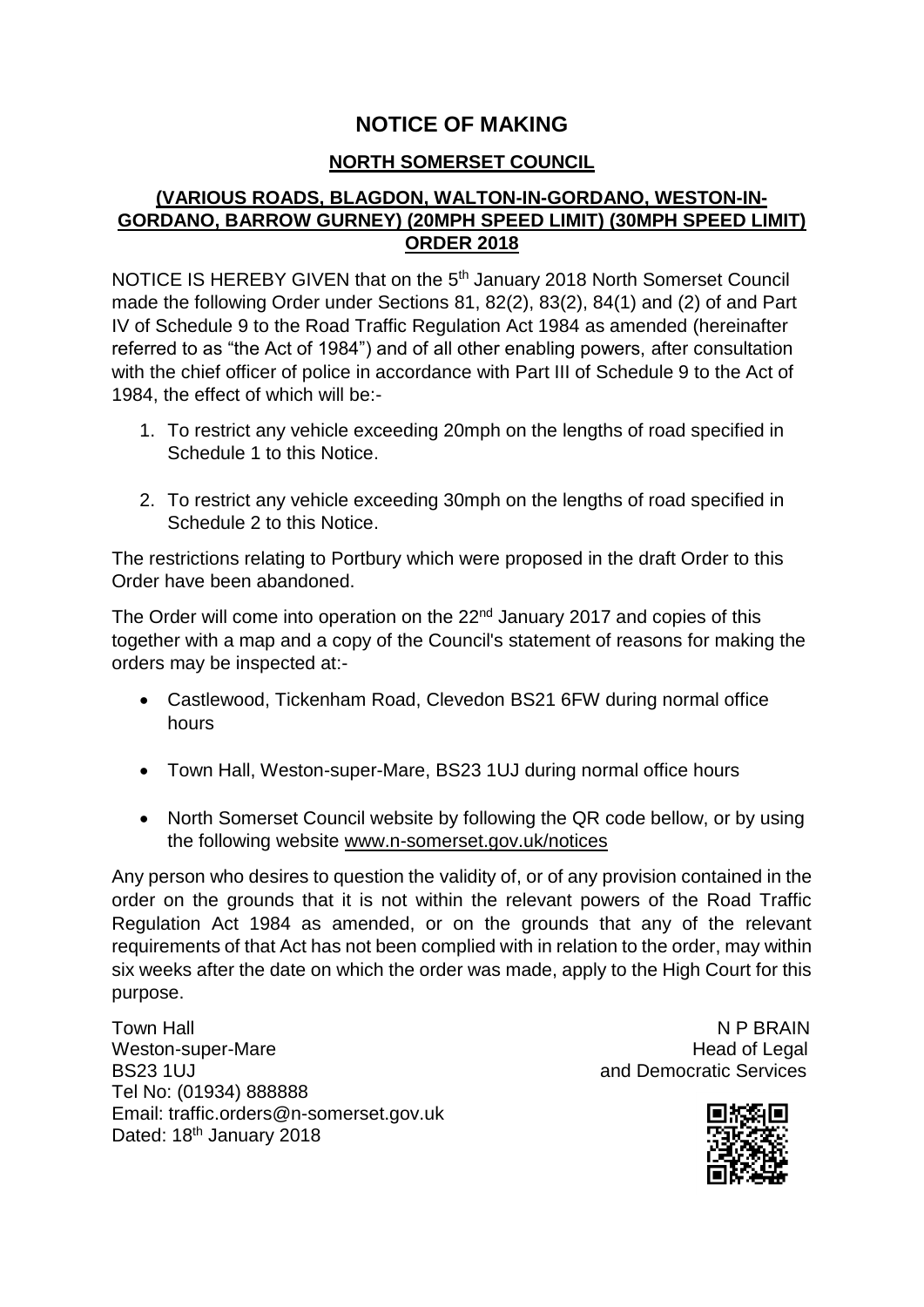# **SCHEDULE 1** 20mph Speed Limit

| <b>BLAGDON</b>            |                                                                                                                         |
|---------------------------|-------------------------------------------------------------------------------------------------------------------------|
| <b>HIGH STREET -</b>      | From its junction with Bath Road and<br>Street End to a point 100m north west<br>of its junction with Post Office Lane. |
| MEAD LANE -               | Its entire length                                                                                                       |
| <b>POST OFFICE LANE -</b> | Its entire length                                                                                                       |
| STATION ROAD -            | From its junction with High Street to a<br>point 44m north east of its junction with<br><b>High Street</b>              |
| BATH ROAD -               | a. From its junction with High Street to<br>a point 12m south east of its junction<br>with High Street                  |
|                           | b. From a point 38m east of its junction<br>with Church Street to a point 88m<br>west of its junction Church Street.    |
| <b>CHURCH STREET -</b>    | Its entire length                                                                                                       |
| <b>PARK LANE -</b>        | From its junction with Church Street to a<br>point 36m north of its junction with<br><b>Church Street</b>               |
| THE OLD WATER GARDENS -   | Its entire length                                                                                                       |
| <b>GRIB LANE -</b>        | From its junction with Church Street to a<br>point 118m East of its junction with<br><b>Church Street</b>               |
| <b>SCORE LANE -</b>       | Its entire length                                                                                                       |
| <b>EASTCROFT -</b>        | From its junction with Score Lane to a<br>point 83m East of its junction with Score<br>Lane                             |
| <b>SWANCOMBE -</b>        | Its entire length                                                                                                       |
| WESTCROFT -               | Its entire length                                                                                                       |
| THE SCORE -               | Its entire length                                                                                                       |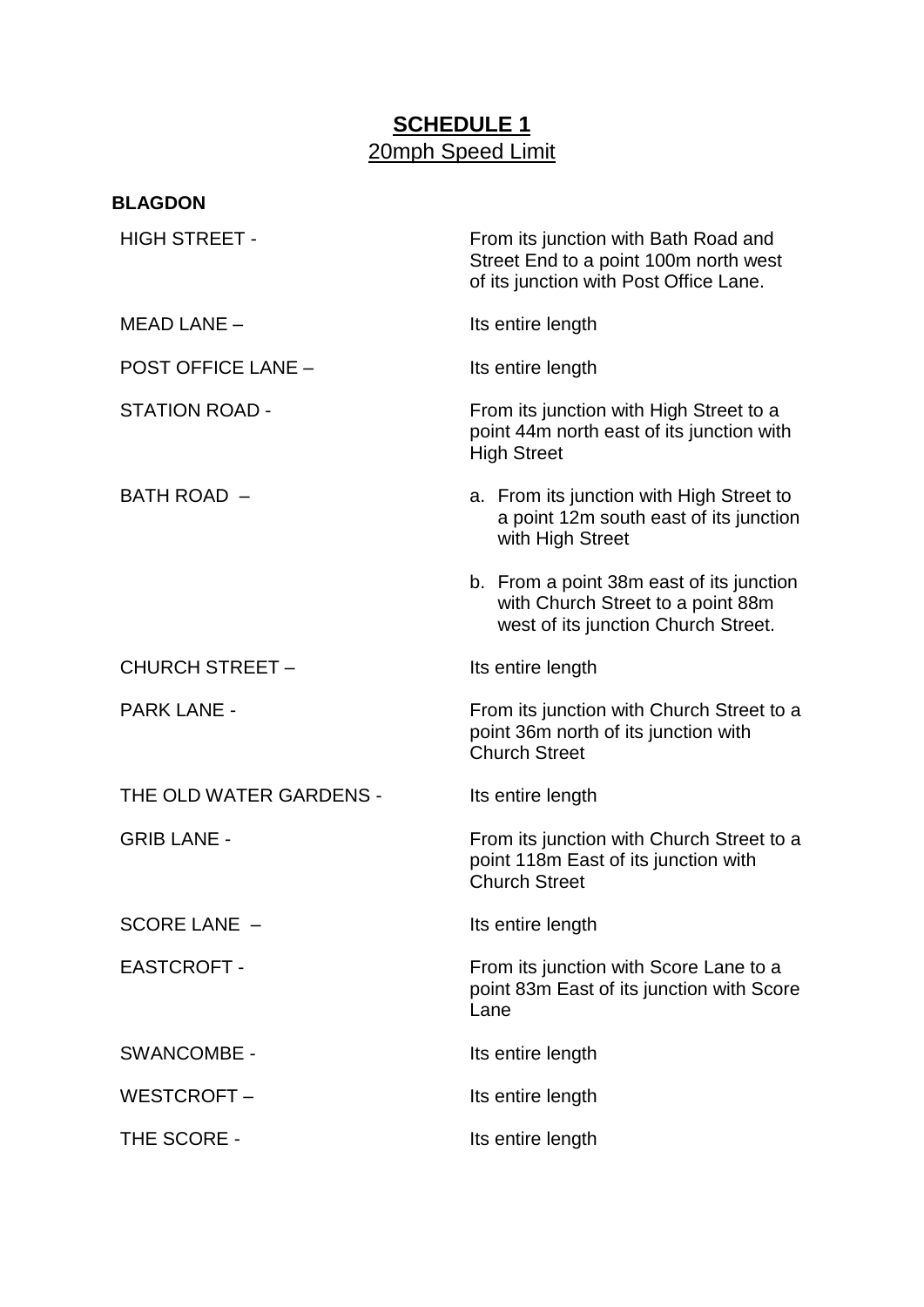## **WALTON-IN-GORDANO**

| <b>WALTON STREET -</b>   | Its entire length                                                                                                                  |
|--------------------------|------------------------------------------------------------------------------------------------------------------------------------|
| <b>WESTON-IN-GORDANO</b> |                                                                                                                                    |
| <b>CLEVEDON ROAD -</b>   | From its junction with Meadow Drive to<br>a point 250m west of its junction with<br><b>Hill Lane</b>                               |
| <b>BARROW GURNEY</b>     |                                                                                                                                    |
| <b>BARROW STREET -</b>   | From a point 149m east of its junction<br>with Wild Country Lane to a point 192m<br>north west of its junction with School<br>Lane |
| <b>HOBBS LANE -</b>      | From its junction with Barrow Street to a<br>point 100m south of its junction with<br><b>Barrow Street</b>                         |
| <b>SCHOOL LANE -</b>     | Its entire length                                                                                                                  |

# **SCHEDULE 2**  30mph Speed Limit

| <b>BLAGDON</b>       |                                                                                                                                         |
|----------------------|-----------------------------------------------------------------------------------------------------------------------------------------|
| THE COOMBE -         | From its junction with High Street and<br>Clanders Batch to a point 70m west of<br>its junction with High Street and<br>Clanders Batch. |
| <b>HIGH STREET -</b> | From its junction with The Coombe and<br>Clanders Batch to a point 100m north<br>west of its junction with Post Office<br>Lane.         |
| <b>BATH ROAD -</b>   | a. From a point 12m south east of its<br>junction with High Street to a point<br>88m west of its junction with Church<br>Street.        |
|                      | b. From a point 38m east of its junction<br>with Church Street to a point to a<br>point 1145m east of Score Lane.                       |